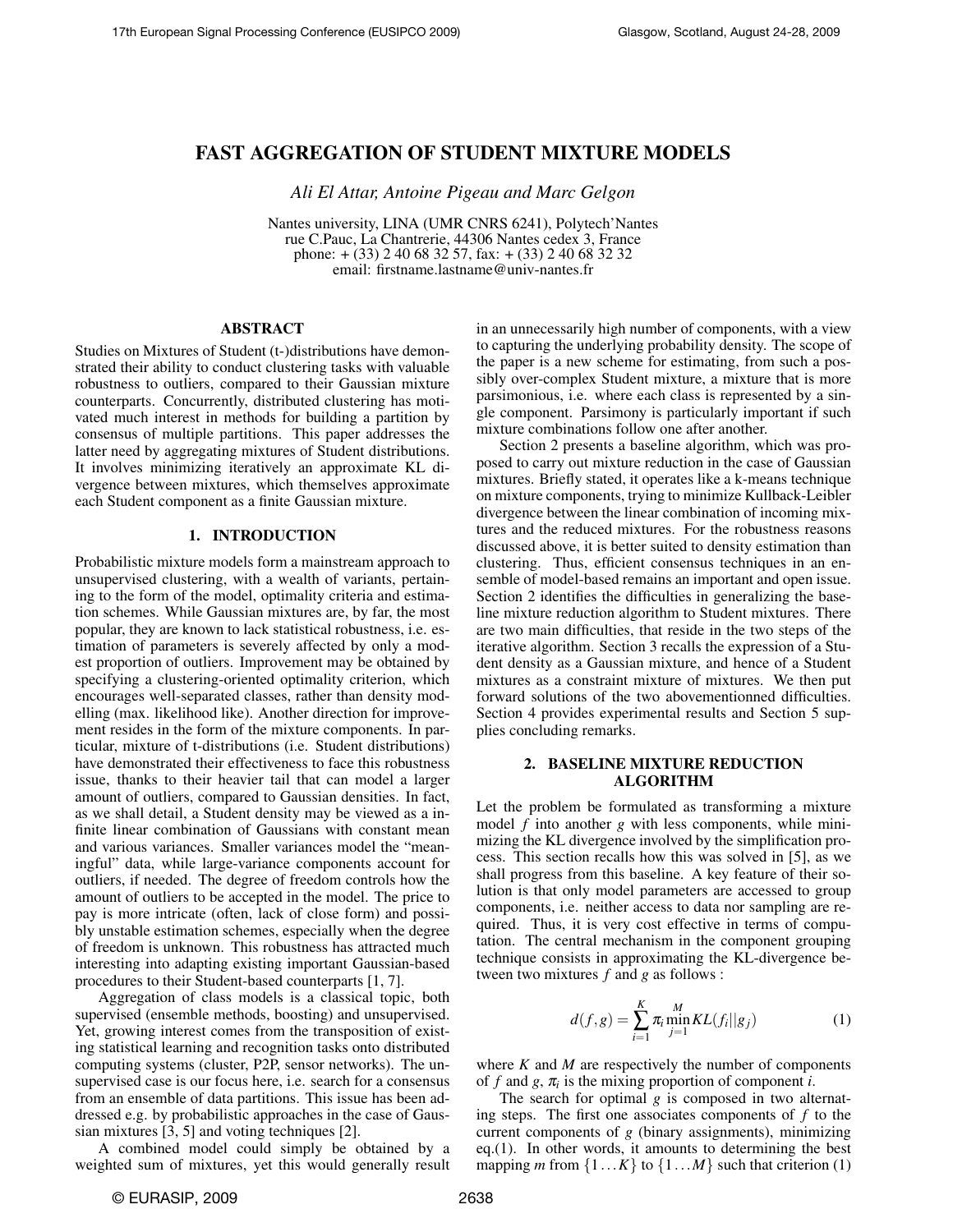

Figure 1: Reduction of a mixture model following [5] : dotted and solid ellipses represent respectively the *g* and *f* models. (a) shows the first step where the divergence between components of *g* and *f* are computed (see arrows). (b) presents the parameter update of *g* based on the mapping *m*, minimizing criterion  $(1)$ .

is minimized :

$$
d(f,g) = \underset{m}{\arg\min} \quad d(f,g,m)
$$
  
= 
$$
\underset{m}{\arg\min} \sum_{i=1}^{K} \pi_i KL(f_i || g_{m(i)})
$$
 (2)

The above approximation is practically interesting because there exists the following closed-form approximation of the divergence between Gaussians :

$$
KL(f_i||g_j) = \frac{\frac{1}{2}[log\frac{|\Sigma_{g_j}|}{|\Sigma_{f_i}|} + Tr|\Sigma_{g_j}^{-1}\Sigma_{f_i}|}{-\gamma + (\mu_{f_i} - \mu_{g_j})' \Sigma_{g_j}^{-1}(\mu_{f_i} - \mu_{g_j})]}
$$
(3)

where  $\gamma$  is the dimension of the feature space.

The second step updates the model parameters of *g*, again from the sole model parameters of *f* . These two steps are iterated until the convergence of the criterion defined in equation 1. Figure 1 depicts the clustering algorithm.

Adapting this framework to reduction of a Student mixture raises two problems :

- in step 1 : to our knowledge, there does not exist any closed-form solution for the KL divergence between two Student components (at least when the covariance matrices are not proportional). We thus propose (section 3.2) an approximation of the KL divergence, based on a decomposition of a Student component with a finite sum of Gaussian components;
- in step 2 : we should design a low-cost and statistically optimal scheme for determining a Student component that represents the set of grouped Student components.



Figure 2: Student density for several values of the degrees of freedom. As  $v \rightarrow \infty$ , the distribution corresponds to a Gaussian. For a low degree of freedom, the heavy tails enables more robustness to outliers.

The algorithm 1 summarizes the different steps of our approach.

Algorithm 1 Clustering algorithm for Student components

Require: two Student mixtures *f* and *g*, respectively of *K* and *M* components ( $K > M$ ). Initial values for means  $\mu_{g_i}$ are draw randomly and initial covariances for  $\Sigma_{g_j}$  are set to  $I/p$   $(1 < p < P)$ .

1.Approximate each Student component of *f* and *g* with *P* Gaussian components

while  $d(f, g)$  is not minimized do

2.1.compute the Kullback-Leibler divergence approximation between the components of *f* and *g*.

2.2.update the model parameters of *g* based on the mapping functions *m* and *m'*.

end while

Return mixture *g*, which is the reduction of mixture *f*

# 3. REDUCING AN OVERCOMPLEX STUDENT MIXTURE

#### 3.1 Approximation of the Student distribution

A Student distribution *S* may be expressed as an infinite sum of Gaussian distributions (a Gaussian scale mixture) with identical mean :

$$
S(x, \mu, \Sigma, v) = \int_0^\infty \mathcal{N}(x, \mu, \Sigma/u) G(u, v/2, v/2) du,
$$
 (4)

where  $\mathcal{N}(x, \mu, \Sigma/\mu)$  is a Gaussian component with mean  $\mu$ and covariance  $\Sigma$ ,  $\nu$  is the degrees of freedom and *G* is the Gamma distribution. Figure 2 presents the curve of a Student distribution as the function of the degrees of freedom. Expression (4) shows that a Student density is an infinite mixture of Gaussians, where weights and covariance are determined by one another.

We propose to approximate each Student component by the following finite mixture of *P* Gaussians, where  $u_1, \ldots, u_p$ are draw from  $G(u, v/2, v/2)$ :

$$
S(x) = \frac{1}{P} \sum_{p=1}^{P} \mathcal{N}(x, \mu, \frac{\Sigma}{u_p})
$$
 (5)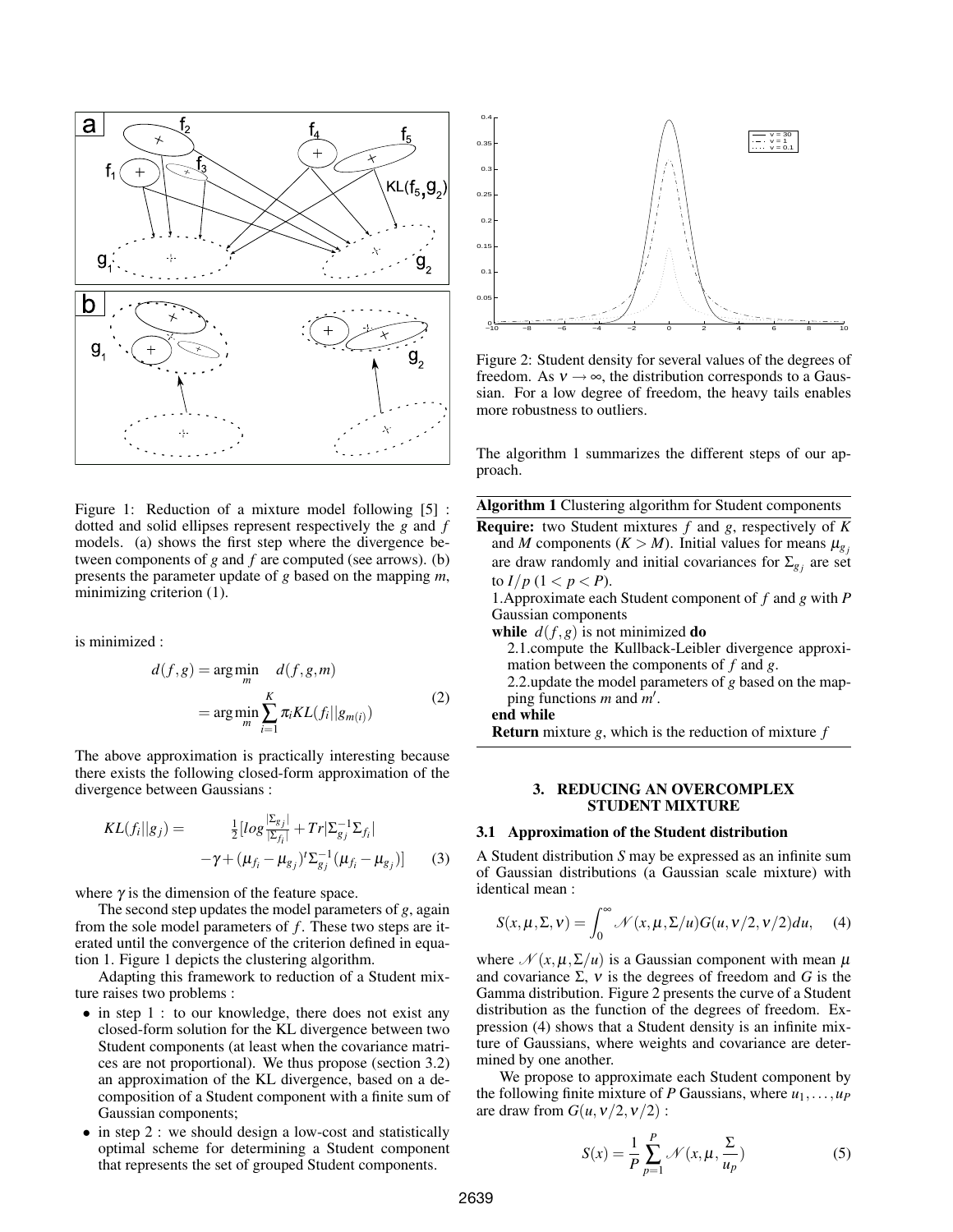The term *P* depends on *v*, since the higher is *v*, the lower *P* needed for a correct approximation. Each Student component is then approximated with a number of components varying in accordance with its degree of freedom ν.

Figure 3 presents an example on our approximation of a Student component with 10 Gaussian components.



Figure 3: (a) presents the Gamma distribution of the term *u* for  $v = 10$ . Ten values of *u* are sampled from this distribution. (b) shows the selected Gaussian components (gray lines) and the obtained approximation (black line). (c) compares the approximation (black line) and the real Student density (gray line).

# 3.2 Kullback-Leibler divergence between two Student approximations

Our Gaussian representation of a Student component is motivated by the opportunity to use an approximation of the Kullback-Leibler divergence between Gaussian mixtures. Although the latter problem has no closed-form expression, it has been given much interest in recent years. Many approaches were compared in [6]. Monte Carlo sampling obviously leads to best accuracy, but at the price of a high calculation complexity. Thus, we rather use it as a benchmark and focus on methods aiming the best trade-off between accuracy in KL approximation and computational cost (i.e. requiring only models parameters). Experiments from [6] conclude that the best approaches are the matched bound and the variational approximations. Because of its lower cost, we resort to the matched bound criterion [4].

This approximation of the Kullback-Leibler divergence between two models *f* and *g* is very similar to the previous criterion 2, also based on a mapping function *m'* minimizing the sum of Kullback-Leibler divergences:

$$
KL_{matchBound}(f||g) = \sum_{i} \pi_{i} \left( KL(f_{i}||g_{m'(i)}) + log \frac{\pi_{i}}{\pi_{m'(i)}} \right).
$$
\n(6)

where  $\pi$ <sup>*i*</sup> is the prior probability of a component *i*.

Approximation of a Kullback-Leibler divergence between two Student components amounts then to computing the Kullback-Leibler divergence between two Gaussian models, both composed of *P* components and identical means. Figure 4 illustrates our method for computing an approximate Kullback-Leibler divergence between two Student components.

Once the Kullback-Leibler divergence obtained for each approximate Student between *f* and *g*, each component of *g* is assigned to its closest components of *f* . Parameters of *g* are then updated in accordance with the mappings  $m$  and  $m'$ .

# 3.3 Update of the model parameters

We discussed above how to approximate the KL divergence between mixtures. Since g is unknown, a major point is whether we can associate, to this approximation, a procedure to optimize it. A parameter update scheme was proposed in [5] between Gaussian mixtures. We extend it to cope with Student mixtures. In an iterative fashion, it successively assigns components to groups and updates group representative components. This may be viewed as a k-means like technique operating on mixture components.

Because we approximate each Student component as a finite, constrained Gaussian mixture, the above iterative scheme includes a new inner step to update the parameters of its Gaussian components. Each Gaussian is updated as follows:

$$
\mu_{g_j} = \frac{\frac{1}{\pi_{g_j}} \sum_{i \in m^{-1}(j)} \pi_{f_i} \mu_{f_i}}{\sum_{g_{jp}} = \frac{\frac{1}{\pi_{g_j}} \sum_{i \in m^{-1}(j)} \pi_{f_i}}{\left(\frac{1}{|m'^{-1}(p)|} \sum_{l \in m'^{-1}(p)} (\sum_{f_{il}} + (\mu_{f_i} - \mu_{g_j})(\mu_{f_i} - \mu_{g_j})^T)\right)} (8)
$$

where  $\pi_{g_j} = \sum_{i \in m^{-1}(j)} \pi_{f_i}$  and  $\Sigma_{g_{jp}}$  is the *p*<sup>th</sup> covariance of the component *j* of *g*.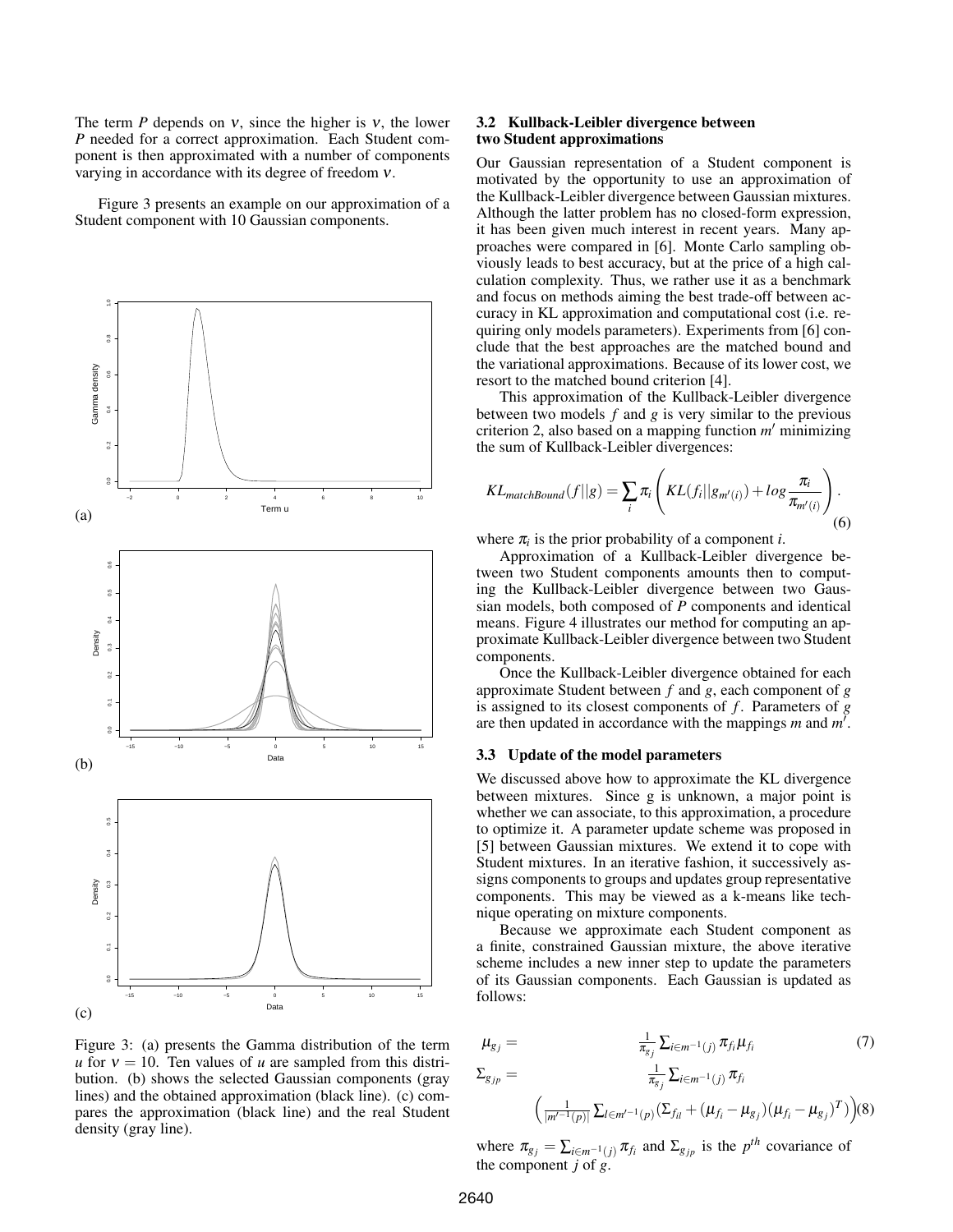

Figure 4: Example of the Kullback-Leibler divergence between two approximate Student components. Solid and dotted lines represent respectively the models *f* and *g*. On figure (1) the original Student components of *f* and *g*. On figure (2), our proposed approximation of the Student component with  $P = 3$  Gaussian components. Optimization of the matched bound criterion amounts to map the components of *f* and *g* such that the sum of the Kullback-Leibler divergences is minimized. Here, the arrows show the obtained mapping  $m'$ . Note that the mapping is not necessarily surjective.

For a component of *g*, its single center is the average of the associated centers of  $f$ . Each one of its  $P$  covariances is the average of the associate covariances of  $f$ , based on the mapping *m'*. For example, the mean and the covariance  $\Sigma_{g_{13}}$ of the component *g*<sup>1</sup> on Figure 4 are respectively updated with the mean of  $f_1$  and  $f_2$  and the covariance  $\Sigma_{f_{23}}, \Sigma_{f_{11}}$  and  $\Sigma_{f_{12}}$ .

Note that since *m'* is not surjective, a component  $(\mu_j, \Sigma_{jp})$ can be associated to no component of *f*. In this case, the covariance remains unchanged.

# 4. EXPERIMENTS

To validate our proposal, we first compute a KL divergence between a Student and our approximation for different number of Gaussian components. Then we propose an example of a Student model reduction with our adapted algorithm.

## 4.1 Approximation of a Student Component

For our first experiment, we sample 5000 data in accordance with a Student distribution and compute the KL divergence based on the Monte Carlo method. For *P* varying from 1 to 75, we carried out the following steps, 20 times each:

- select the *P* Gaussian components: randomize *P* values of term *u* in accordance with the Gamma distribution;
- compute the KL divergence.

The average KL divergence for the 20 iterations are plotted on Figure 5, for various values of ν.

This experiment confirms that as  $v$  increases, the number of components to obtain a low KL divergence decreases. Indeed, for  $v \ge 2$ , the associated curves tend quickly to 0



Figure 5: KL divergence between our approximation and the Student distribution according to the number of components and the degrees of freedom  $v$ . As  $v$  increases, the number of components needed to obtain a low KL divergence decreases. This is explained by the fact that the distribution tends to a Gaussian when  $v \rightarrow \infty$ .

giving a good approximation for *P* varying between 8 and 20 components. For a smaller value of  $v$ , we notice that the divergence converges from 40 Gaussian components.

The chaotic result obtained for the first values on the curves is due to the low number of components used to approximate the Student density. Indeed, the terms *u* are sampled and each one has a significant weight in these first iterations.

# 4.2 Reduction of a Student model

We apply here our algorithm to reduce a Student mixture *f* into a mixture *g*. Parameters of *f* are initially set as follows:

- the mean and the covariance matrix of the initial Student mixture are set manually. To cope with singular covariance, the SVD method is applied on the covariance matrix to factorize them in three matrices  $(U\Sigma V^*)$ ;
- the degree of freedom are drawn uniformly between 0 and 30. Each Student component of *f* is approximated in accordance with our previous result: if  $v_i < 3$  then  $P_i = 50$  else  $P_i = 10$ ;

Parameters of *g* are initially set as follows:

- the means are set randomly among the initial means of *f* ;
- the number of Gaussian components *P* is set with the highest value used to approximate the components of  $f$ ;
- each covariance of an approximate component are set randomly from the covariance matrices of *f* .

In our experiment, the model *f* is composed of 16 Students components (see figure 6 (a)). We present here a reduction solution with a model *g* composed of 7 components.

The obtained reduction is illustrated in figure 6(a). Overlapped components are well reduced with one component of *g* (components situated at  $(-25, -22)$ ,  $(-18, 20)$  and  $(20,−15)$ , and a similar result is obtained for isolated components (components situated at  $(-5, -22)$ ,  $(-7, -10)$  and